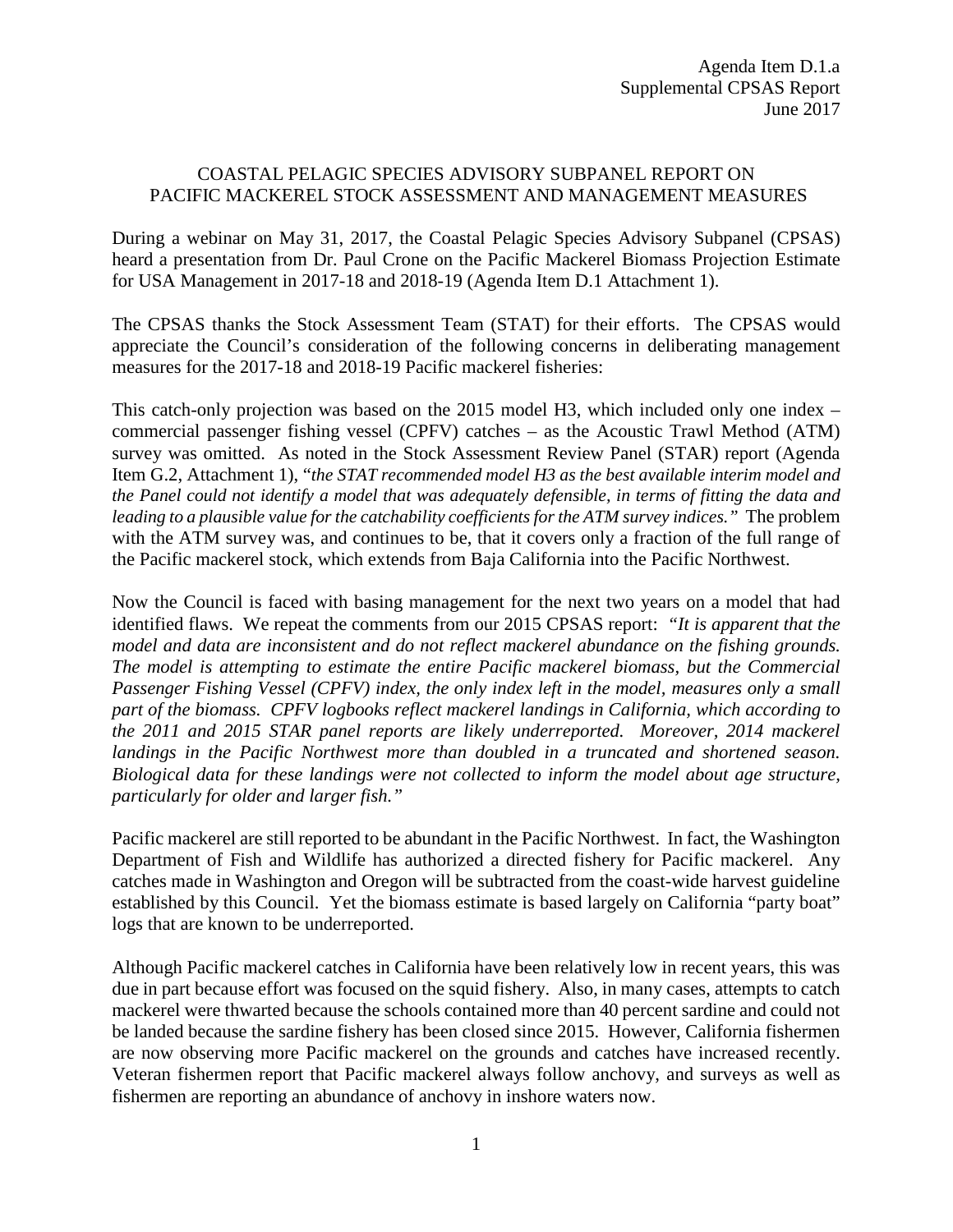In summary, our recommendations include the following:

- Data collection programs need to be substantially expanded:
	- o Biological data in the Pacific Northwest should be collected and included in future models as soon as possible to incorporate data on stock age structure, including older and larger fish.
	- o Recreational catch data collection programs should emphasize the need to report all Pacific mackerel catches, whether retained, returned or used for bait.
- AT survey methodology should be modified:
	- o increase the spatial boundaries of the survey grid
	- o add side-looking sonar acoustics to capture fish in the upper water column
	- o trawl samples must be substantially increased to accurately measure the true CPS assemblage
- Efforts should be continued to encourage collaborative tri-national research and data exchanges, and to collaborate with the fishing industry toward improving the knowledge of Pacific mackerel.

Similar recommendations also have been expressed in the Research and Data Needs section of the Pacific Mackerel Stock Assessment Report.

The one overarching recommendation that a majority of the CPSAS believes is critically important is to allow the Council flexibility to adjust management measures as needed between scheduled stock assessment reviews. Pacific mackerel are acknowledged to have rapid "spikes" in abundance in favorable conditions. In addition, the majority of the CPSAS believes that rolling over any unused HG from one season to the next would help to account for a sudden spike in Pacific mackerel abundance during "update" years.

It is important to reiterate that with the closure of the sardine fishery, and the possible decline in squid abundance due to the forecasted El Nino cycle, effort may increase on Pacific mackerel in 2017, both in California and the Pacific Northwest. A majority of the CPSAS suggests that the Council needs maximum flexibility to adjust the biomass estimate mid-management cycle if warranted, i.e., prior to the 2018-2019 fishing year.

# **Harvest and Management Specifications**

In light of the increasing abundance of Pacific mackerel now observed on the grounds, and the likelihood that the population could increase further due to reports of increasing anchovy abundance, the CPSAS supports the management values for 2017-18 and 2018-19 as described in Table A2 in Appendix A of the Pacific Mackerel Biomass Projection Estimate (Agenda Item D.1 Attachment 1). While similar to Table A1 (the projection from the baseline model), the additional 1,971 mt HG in Table A2 would provide additional fishing opportunity that could benefit fishing communities without risking harm to the resource.

The CPSAS recommends a set aside of 1,000 mt for incidental catches in other CPS fisheries.

Should the directed fishery reach the annual catch target (ACT) and shift to an incidental catchonly fishery, the CPSAS recommends a 45 percent incidental landing allowance of mackerel in other CPS fisheries. In addition, 3 mt of Pacific mackerel may be landed without any other CPS.